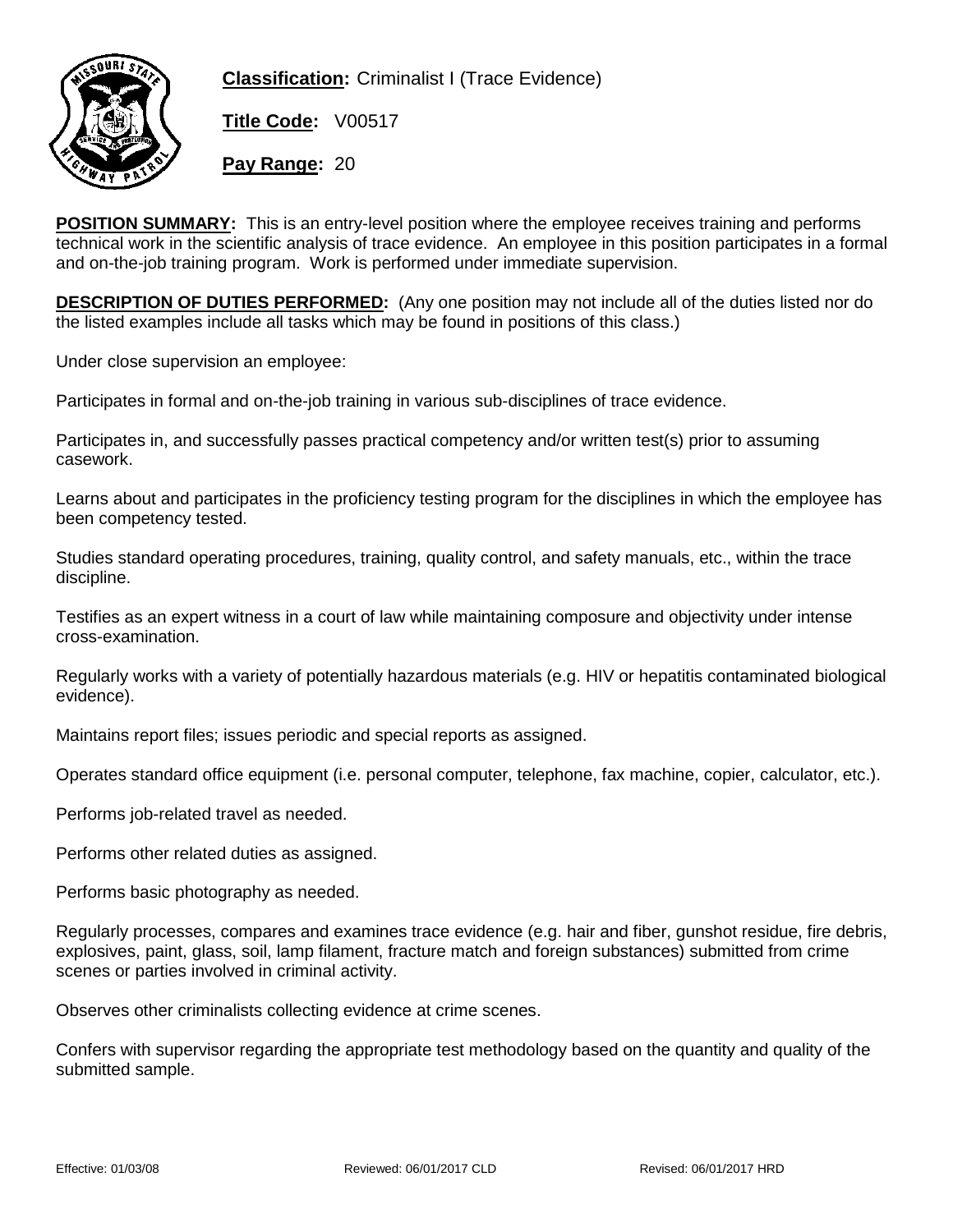Confers with supervisor to determine which items are most likely to associate or disassociate the victim or suspect with a crime scene.

Analyzes samples using chemical testing, polarized light microscopy, and chemical instrumentation including gas chromatography/mass spectrometry, infrared & Raman spectroscopy, scanning electron microscopy/energy dispersive x-ray spectroscopy and x-ray fluorescence.

Interprets test results obtained from the proper microscopic, chemical and instrumental methods.

Learns and performs proper instrument maintenance and repair procedures.

Learns and performs proper reagent and standard preparation.

Stays updated on technical trends through attendance of workshops/seminars and reading forensic science literature.

Becomes competent in at least two sub-disciplines.

**REQUIRED KNOWLEDGE, SKILLS, AND ABILITIES:** Ability to participate in formal and on-the-job training program.

Ability to read English effectively.

Ability to communicate in English clearly and concisely, both orally and in writing.

Ability to learn and practice safety rules and procedures associated with laboratory equipment and chemicals.

Ability to perform work in accordance with prescribed procedures, make accurate observations of test results and prepare accurate records and reports.

Ability to compile and prepare information for presentations (e.g. mock trials, courtroom testimony, depositions, pretrial conferences, meetings, etc.).

Ability to maintain composure while under cross-examination in regards to personal and scientific qualifications and defend laboratory findings in court.

Ability to work with restricted, highly sensitive information in a confidential and professional manner.

Ability to establish and maintain effective working relations with others.

Ability to properly use or learn to use laboratory equipment, computer and photography equipment, and chemicals.

Ability to work with material that may be biohazardous or of a sexual nature relating to criminal activity (e.g. written material, photographs, and/or verbal language, etc.).

Ability to work hours as assigned.

Possess or ability to obtain a valid Missouri Driver license.